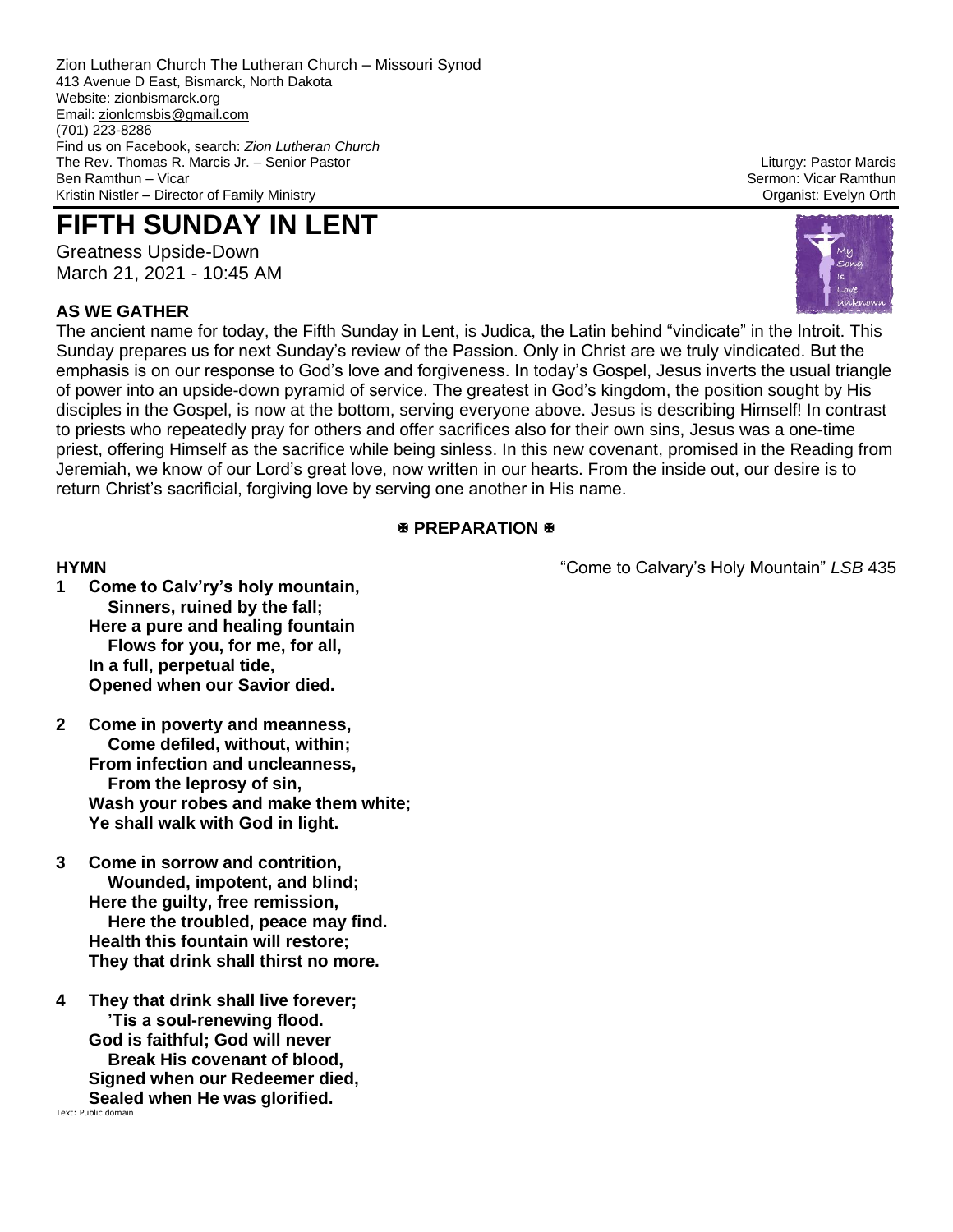# **INVOCATION**

Pastor: In the name of the Father and of the  $\mathbb F$  Son and of the Holy Spirit.

### **People: Amen.**

**OPENING SENTENCES** *Jeremiah 31:31, 33; Mark 10:43–44*

- Pastor: The days are coming, declares the LORD, when I will make a new covenant.
- **People: I will put my law within them, and I will write it on their hearts.**
- Pastor: And I will be their God.
- **People: and they shall be My people.**
- Pastor: Whoever would be great among you must be your servant,
- **People: and whoever would be first among you must be slave of all.**

### **CONFESSION AND ABSOLUTION** *Jeremiah 31:34; Hebrews 5:9*

Pastor: Bearing our sins and in need of a Savior, let us go to our heavenly Father, asking for forgiveness.

*Time for reflection on the word of God and for personal examination.*

- Pastor: Most merciful, heavenly Father, You promised a covenant written on Your people's hearts.
- **People: But we do not always rely on Your promises and great love. We are sorry.**
- Pastor: Gracious Holy Spirit, through Your use of Word and Sacrament, many people know the Lord.
- **People: But we have not taken advantage of every opportunity to share Your Word with others. We are sorry.**
- Pastor: Jesus taught that the greatest in the Kingdom is the servant of all.
- **People: But our hearts have not always been humble and eager for service. We are sorry. Our thoughts, words, and deeds fall short. As fallen sinners, we are helpless to change. For Jesus' sake, forgive us, and give us new and clean hearts to love You and serve our neighbors.**
- Pastor: God promised in the new covenant, "I will forgive their iniquity, and I will remember their sin no more." In the sacrifice of Himself, Jesus, being perfect, "became the source of eternal salvation." As a called and ordained servant of Christ and by His authority, I therefore forgive you all your sins in the name of the Father and of the  $\Phi$  Son and of the Holy Spirit.

**People: Amen.**

### **WORD**

### **KYRIE**

- Pastor: In peace, let us pray to the Lord.
- **People: Lord, have mercy.**
- Pastor: For peace in our hearts, knowing that salvation is sure, let us pray to the Lord.
- **People: Lord, have mercy.**
- Pastor: For peace among the nations and the growth of the Church in faith and numbers, let us pray to the Lord.
- **People: Lord, have mercy.**
- Pastor: For the Church here and wherever God's people gather for praise and worship, let us pray to the Lord.

# **People: Lord, have mercy.**

- Pastor: Help, save, comfort, and defend us, gracious Lord.
- **People: Amen.**

# **SALUTATION**

- Pastor: The Lord be with you.
- **People: And also with you.**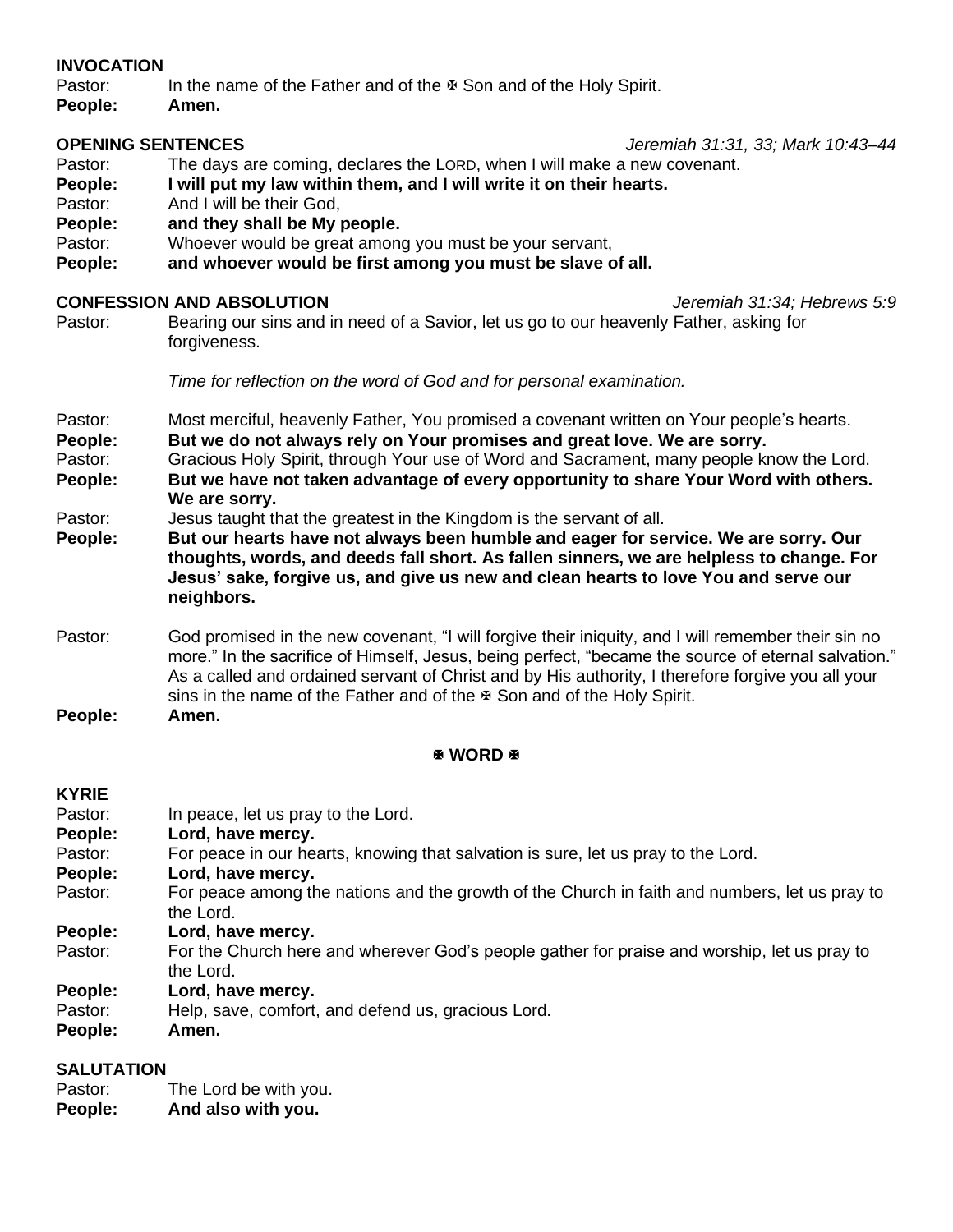### **PRAYER OF THE DAY**

Pastor: Let us pray. Almighty God, by Your great goodness mercifully look upon Your people **People: that we may be governed and preserved evermore in body and soul;** Pastor: through Jesus Christ, Your Son, our Lord, who lives and reigns with You and the Holy Spirit, one God, now and forever. **People: Amen.**

# **OLD TESTAMENT READING** *Jeremiah 31:31–34*

(A new covenant is coming, written on people's hearts.)

"Behold, the days are coming, declares the LORD, when I will make a new covenant with the house of Israel and the house of Judah, not like the covenant that I made with their fathers on the day when I took them by the hand to bring them out of the land of Egypt, my covenant that they broke, though I was their husband, declares the LORD. But this is the covenant that I will make with the house of Israel after those days, declares the LORD: I will put my law within them, and I will write it on their hearts. And I will be their God, and they shall be my people. And no longer shall each one teach his neighbor and each his brother, saying, 'Know the LORD,' for they shall all know me, from the least of them to the greatest, declares the LORD. For I will forgive their iniquity, and I will remember their sin no more."

| Pastor: | This is the Word of the Lord. |
|---------|-------------------------------|
| People: | Thanks be to God.             |

# **GRADUAL** *Hebrews 12:2*

| Pastor: | O come, let us fix our eyes on Jesus,                                           |
|---------|---------------------------------------------------------------------------------|
| People: | the founder and perfecter of our faith,                                         |
| Pastor: | who for the joy that was set before Him endured the cross, despising the shame, |
| People: | and is seated at the right hand of the throne of God.                           |

**EPISTLE** *Hebrews 5:1–10*

(Jesus was both one-time priest and sacrifice, dying for all.) Every high priest chosen from among men is appointed to act on behalf of men in relation to God, to offer gifts and sacrifices for sins. He can deal gently with the ignorant and wayward, since he himself is beset with weakness. Because of this he is obligated to offer sacrifice for his own sins just as he does for those of the people. And no one takes this honor for himself, but only when called by God, just as Aaron was. So also Christ did not exalt himself to be made a high priest, but was appointed by him who said to him, "You are my Son, today I have begotten you"; as he says also in another place, "You are a priest forever, after the order of Melchizedek." In the days of his flesh, Jesus offered up prayers and supplications, with loud cries and tears, to him who was able to save him from death, and he was heard because of his reverence. Although he was a son, he learned obedience through what he suffered. And being made perfect, he became the source of eternal salvation to all who obey him, being designated by God a high priest after the order of Melchizedek.

- Pastor: This is the Word of the Lord.
- **People: Thanks be to God.**

# **VERSE** *Mark 10:45*

- **People: Even the Son of Man came not to be served but to serve, and to give His life as a ransom for many.**
- Pastor: The Holy Gospel according to St. Mark, the tenth chapter.
- **People: Glory to You, O Lord.**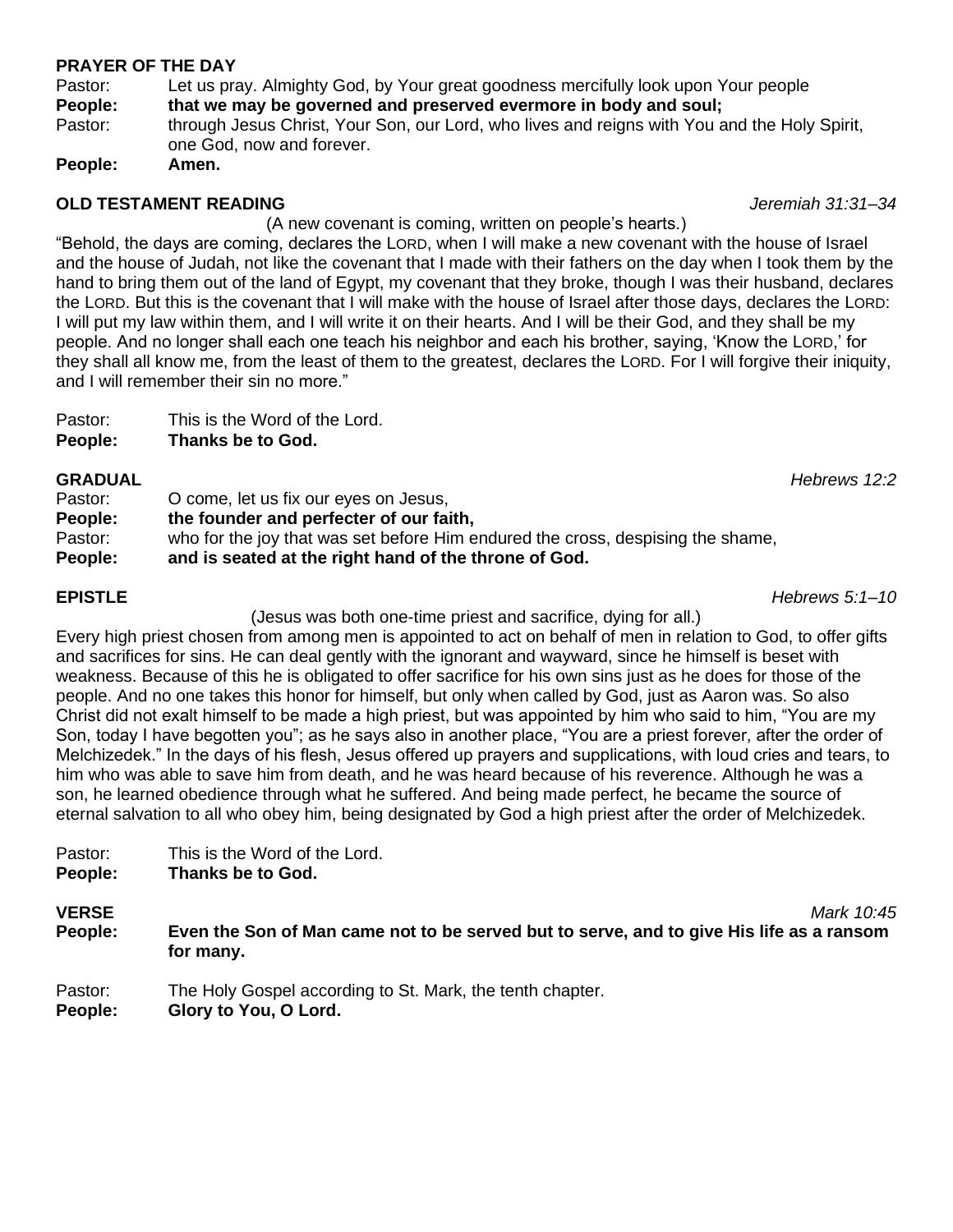### **HOLY GOSPEL** *Mark 10:32–45*

(Jesus teaches about true greatness.)

And they were on the road, going up to Jerusalem, and Jesus was walking ahead of them. And they were amazed, and those who followed were afraid. And taking the twelve again, he began to tell them what was to happen to him, saying, "See, we are going up to Jerusalem, and the Son of Man will be delivered over to the chief priests and the scribes, and they will condemn him to death and deliver him over to the Gentiles. And they will mock him and spit on him, and flog him and kill him. And after three days he will rise." And James and John, the sons of Zebedee, came up to him and said to him, "Teacher, we want you to do for us whatever we ask of you." And he said to them, "What do you want me to do for you?" And they said to him, "Grant us to sit, one at your right hand and one at your left, in your glory." Jesus said to them, "You do not know what you are asking. Are you able to drink the cup that I drink, or to be baptized with the baptism with which I am baptized?" And they said to him, "We are able." And Jesus said to them, "The cup that I drink you will drink, and with the baptism with which I am baptized, you will be baptized, but to sit at my right hand or at my left is not mine to grant, but it is for those for whom it has been prepared." And when the ten heard it, they began to be indignant at James and John. And Jesus called them to him and said to them, "You know that those who are considered rulers of the Gentiles lord it over them, and their great ones exercise authority over them. But it shall not be so among you. But whoever would be great among you must be your servant, and whoever would be first among you must be slave of all. For even the Son of Man came not to be served but to serve, and to give his life as a ransom for many."

| Pastor: | This is the Gospel of the Lord. |
|---------|---------------------------------|
| People: | Praise to You, O Christ.        |
|         |                                 |

**1 My song is love unknown, My Savior's love to me, Love to the loveless shown That they might lovely be. Oh, who am I That for my sake My Lord should take Frail flesh and die?**

- **2 He came from His blest throne Salvation to bestow; But men made strange, and none The longed-for Christ would know. But, oh, my friend, My friend indeed, Who at my need His life did spend!**
- **3 Sometimes they strew His way And His sweet praises sing; Resounding all the day Hosannas to their King. Then "Crucify!" Is all their breath, And for His death They thirst and cry.**

**HYMN** "My Song Is Love Unknown" *LSB* 430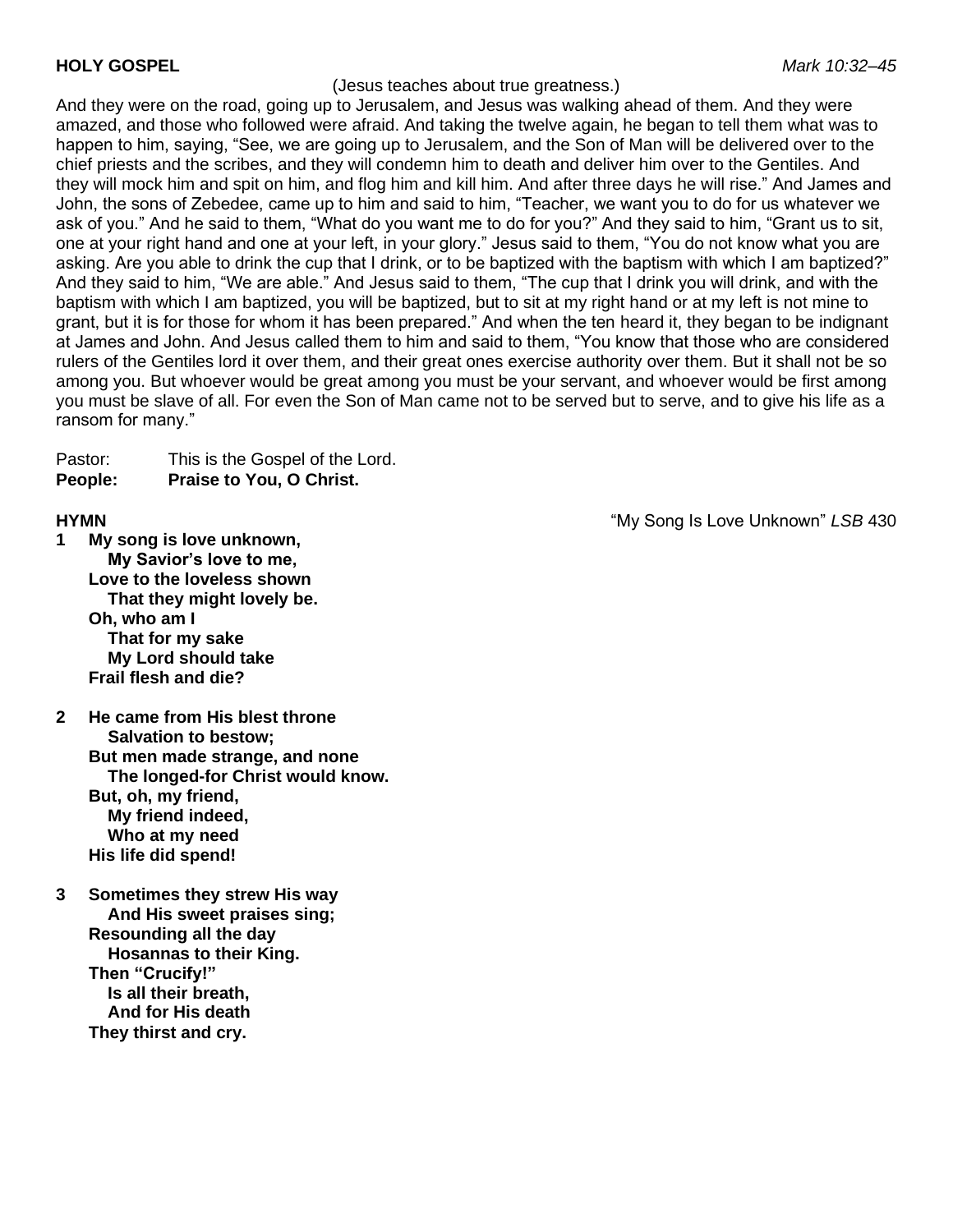- **4 Why, what hath my Lord done? What makes this rage and spite? He made the lame to run, He gave the blind their sight. Sweet injuries! Yet they at these Themselves displease And 'gainst Him rise.**
- **5 They rise and needs will have My dear Lord made away; A murderer they save, The Prince of Life they slay. Yet cheerful He To suff'ring goes That He His foes From thence might free.**
- **6 In life no house, no home My Lord on earth might have; In death no friendly tomb But what a stranger gave. What may I say? Heav'n was His home But mine the tomb Wherein He lay.**
- **7 Here might I stay and sing, No story so divine! Never was love, dear King, Never was grief like Thine. This is my friend, In whose sweet praise I all my days Could gladly spend!** Text: Public domain

- **1 Jesus, I will ponder now On Your holy passion; With Your Spirit me endow For such meditation. Grant that I in love and faith May the image cherish Of Your suff'ring, pain, and death That I may not perish.**
- **2 Make me see Your great distress, Anguish, and affliction, Bonds and stripes and wretchedness And Your crucifixion; Make me see how scourge and rod, Spear and nails did wound You, How for them You died, O God, Who with thorns had crowned You.**

**SERMON SERMON SERMON** *CONSIDERING <b>SERMON CONSIDERING CONSIDERING***</del> <b>***CONSIDERING CONSIDERING CONSIDERING CONSIDERING CONSIDERING***</del> <b>***CONSIDERING CONSIDERING CONSIDERING CONSIDER* Jeremiah 31:31-34

**HYMN** "Jesus, I Will Ponder Now" *LSB* 440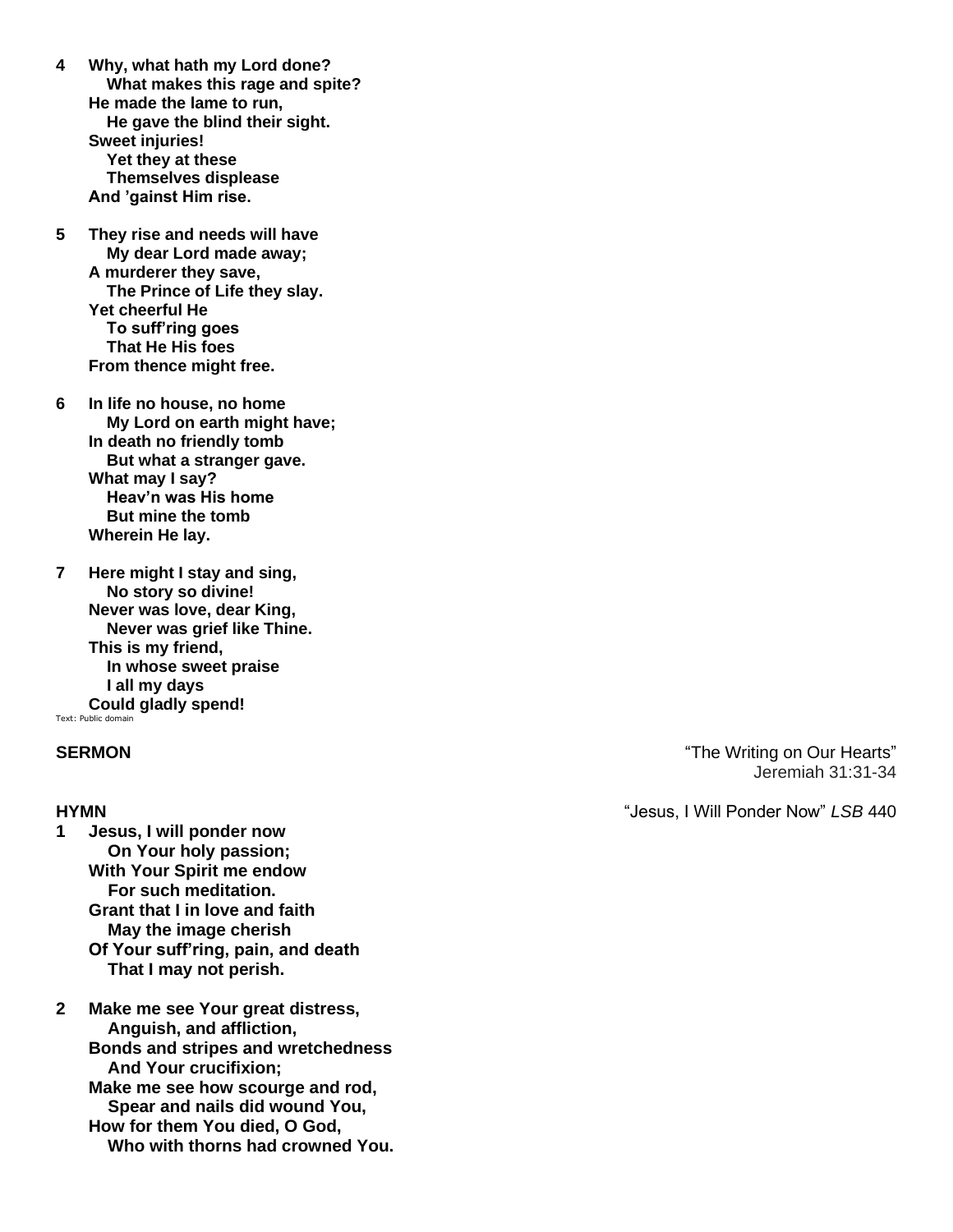- **3 Yet, O Lord, not thus alone Make me see Your passion, But its cause to me make known And its termination. Ah! I also and my sin Wrought Your deep affliction; This indeed the cause has been Of Your crucifixion.**
- **4 Grant that I Your passion view With repentant grieving. Let me not bring shame to You By unholy living. How could I refuse to shun Ev'ry sinful pleasure Since for me God's only Son Suffered without measure?**

**5 If my sins give me alarm And my conscience grieve me, Let Your cross my fear disarm; Peace of conscience give me. Help me see forgiveness won By Your holy passion. If for me He slays His Son, God must have compassion!**

**6 Graciously my faith renew; Help me bear my crosses, Learning humbleness from You, Peace mid pain and losses. May I give You love for love! Hear me, O my Savior, That I may in heav'n above Sing Your praise forever.** Text: Public domain

### **APOSTLES' CREED**

**I believe in God, the Father Almighty, maker of heaven and earth. And in Jesus Christ, His only Son, our Lord, who was conceived by the Holy Spirit, born of the virgin Mary, suffered under Pontius Pilate, was crucified, died and was buried. He descended into hell. The third day He rose again from the dead. He ascended into heaven and sits at the right hand of God the Father Almighty. From thence He will come to judge the living and the dead. I believe in the Holy Spirit, the holy Christian Church, the communion of saints, the forgiveness of sins, the resurrection of the body, and the life everlasting. Amen.**

### **PRAYER OF THE CHURCH**

Pastor: Lord, in Your mercy, **People: hear our prayer.**

### **OFFERING**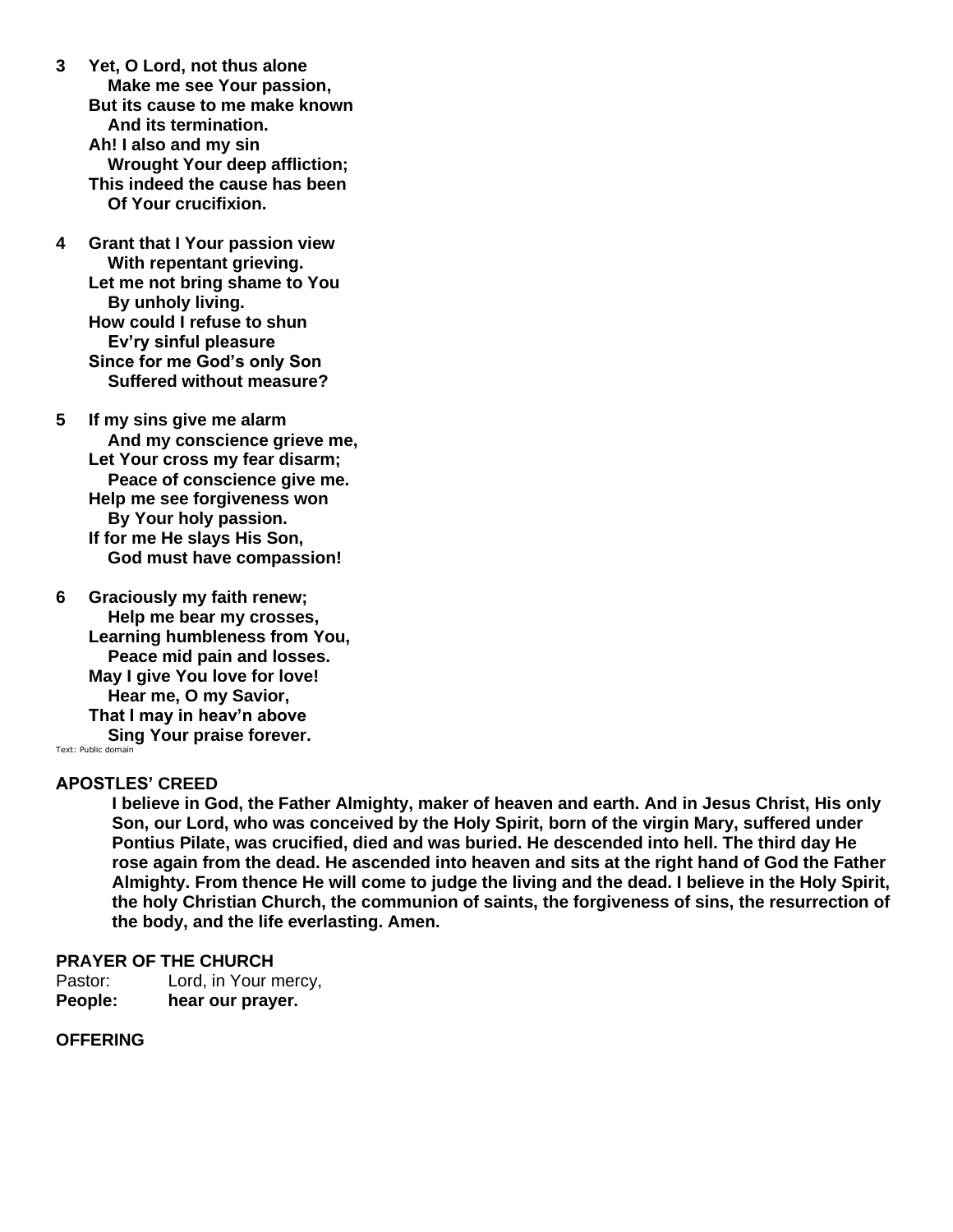**1 Father, we thank Thee who hast planted Thy holy name within our hearts. Knowledge and faith and life immortal Jesus, Thy Son, to us imparts. Thou, Lord, didst make all for Thy pleasure, Didst give us food for all our days, Giving in Christ the Bread eternal; Thine is the pow'r, be Thine the praise.**

**2 Watch o'er Thy Church, O Lord, in mercy, Save it from evil, guard it still, Perfect it in Thy love, unite it, Cleansed and conformed unto Thy will. As grain, once scattered on the hillsides, Was in this broken bread made one, So from all lands Thy Church be gathered Into Thy kingdom by Thy Son.**<br>Text: © The Church Pension Fund. Used by permission: LSB Hymn License no. 110004275

# **LORD'S PRAYER** *Matthew 6:9–13*

**Our Father who art in heaven, hallowed be Thy name, Thy kingdom come, Thy will be done on earth as it is in heaven; give us this day our daily bread; and forgive us our trespasses as we forgive those who trespass against us; and lead us not into temptation, but deliver us from evil. For Thine is the kingdom and the power and the glory forever and ever. Amen.**

**BENEDICTION** *Numbers 6:24–26*

Pastor: The blessings of God—the Father, who loved us so much that He gave His only Son for us; the Son, who became one of us to die for us; and the Holy Spirit, who has worked faith in us that we might be active in love—be with you, now and forever. **People: Amen.**

# **DISMISSAL**

Pastor: Go in peace as you serve the Lord. **People: Thanks be to God!**

- **1 Love divine, all loves excelling, Joy of heav'n, to earth come down! Fix in us Thy humble dwelling, All Thy faithful mercies crown. Jesus, Thou art all compassion, Pure, unbounded love Thou art; Visit us with Thy salvation, Enter ev'ry trembling heart.**
- **2 Breathe, O breathe Thy loving Spirit Into ev'ry troubled breast; Let us all in Thee inherit; Let us find Thy promised rest. Take away the love of sinning; Alpha and Omega be; End of faith, as its beginning, Set our hearts at liberty.**

**HYMN** "Love Divine, All Loves Excelling" *LSB* 700